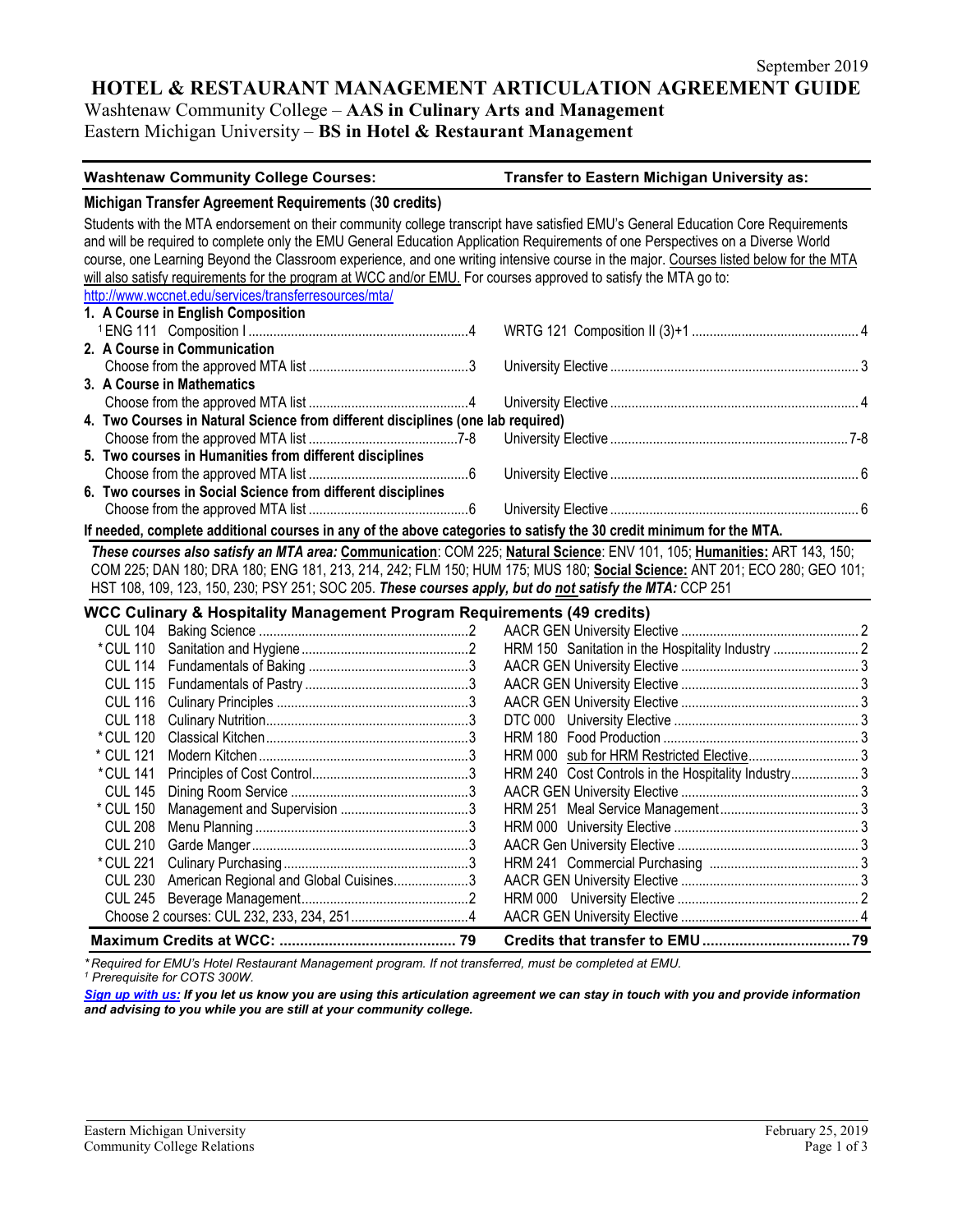## **HOTEL & RESTAURANT MANAGEMENT ARTICULATION AGREEMENT GUIDE**

Washtenaw Community College – **AAS in Culinary Arts and Management**

Eastern Michigan University – **BS in Hotel & Restaurant Management**

# **Completion of the Hotel and Restaurant Management Program at EMU**

| <b>Major Requirements</b>                                     | (36 credits)                               |
|---------------------------------------------------------------|--------------------------------------------|
| <sup>1</sup> COTS 300WResearch & Writing: Tech Career Persp.3 |                                            |
| HRM 103                                                       | Introduction to the Hospitality Industry 3 |
| HRM 268                                                       | Hotel Operations Management3               |
| HRM 273L4 Hotel & Rest. Mgmt Field Experience I 3             |                                            |
| HRM 373L4 Hotel & Rest. Mgmt Field Experience II 3            |                                            |
| <b>HRM 376</b>                                                | Legal Aspects of the Hospitality Industry3 |
| <b>HRM 390</b>                                                | Revenue Mgmt in the Hospitality Industry 3 |
| <b>HRM 410</b>                                                | HR Issues in the Hospitality Industry3     |
| <b>HRM 430</b>                                                | Seminar in Hospitality Management3         |
| <b>HRM 450</b>                                                | Meetings and Events Management3            |
| <b>HRM 470</b>                                                | Hospitality Industry Marketing 3           |
| <b>HRM 496</b>                                                | Strategies in Hospitality Management3      |
| <b>HRM Restricted Elective Courses (9 credits)</b>            |                                            |
| Choose nine credit hours from the following:9                 |                                            |
| Marijuana Law (3)<br><b>HRM 300</b>                           |                                            |
| <b>HRM 330</b>                                                | Hospitality Technology Mgmt (3)            |
| <b>HRM 350</b>                                                | Hospitality Facilities Management (3)      |
| Franchising & Contract Mgmt (3)<br><b>HRM 360</b>             |                                            |
| <b>HRM 385</b>                                                | Global Hospitality Management (3)          |
| <b>HRM 396</b>                                                | Club and Resort Management (3)             |
| Quality Service Management (3)<br><b>HRM 420</b>              |                                            |
| <b>HRM 451</b>                                                | Event Planning, Sales and Service (3)      |
| <b>HRM 455</b>                                                | Entrepreneurship in Hospitality Ind (3)    |
| Advanced Foodservice Mgmt (3)<br><b>HRM 460</b>               |                                            |
| <b>HRM 465</b>                                                | Advanced Topics in Hosp Mgmt (3)           |
| <b>HRM 475</b>                                                | International Hospitality Mgmt (3)         |
| <b>HRM 480</b>                                                | Gaming and Casino Management (3)           |
| Beverage Management (3)<br><b>HRM 485</b>                     |                                            |
| `redits at FMII.`                                             | 45                                         |

*<sup>1</sup> Satisfies the Writing Intensive requirement 2 Satisfies the Learning beyond the Classroom requirement*

## **Sample Sequence for completing the program**

*Courses may not be offered every semester. Consult the HRM program advisor to make a plan of study.*

| <b>Fall Semester</b>   |                                                                                                            | $(15 \text{ credits})$ |
|------------------------|------------------------------------------------------------------------------------------------------------|------------------------|
|                        | HRM 103 Introduction to the Hospitality Industry 3                                                         |                        |
|                        | HRM 268 Hotel Operations Management 3                                                                      |                        |
|                        | HRM 376 Legal Aspects of the Hosp Industry 3                                                               |                        |
|                        | HRM 410 Human Resource Issues in Hosp Mgmt3                                                                |                        |
|                        |                                                                                                            |                        |
| <b>Winter Semester</b> |                                                                                                            | $(15 \text{ credits})$ |
|                        | <sup>1</sup> HRM 273L4 HRM Field Experience 13                                                             |                        |
|                        | HRM 390 Revenue Management in the Hosp Industry3                                                           |                        |
|                        | HRM 430 Seminar in Hospitality Management 3                                                                |                        |
|                        | HRM 450 Meetings and Events Mgmt3                                                                          |                        |
|                        | HRM 470 Hospitality Industry Marketing3                                                                    |                        |
|                        | Spring/Summer Semester or Fall Semester (15 credits)<br>COT 300W Research and Writing: Tech Career Persn 3 |                        |

| COT 300W Research and Writing: Tech Career Persp 3 |  |
|----------------------------------------------------|--|
| HRM 373L4 HRM Field Experience II 3                |  |
| HRM 496 Strategies in the Hospitality Industry3    |  |
|                                                    |  |